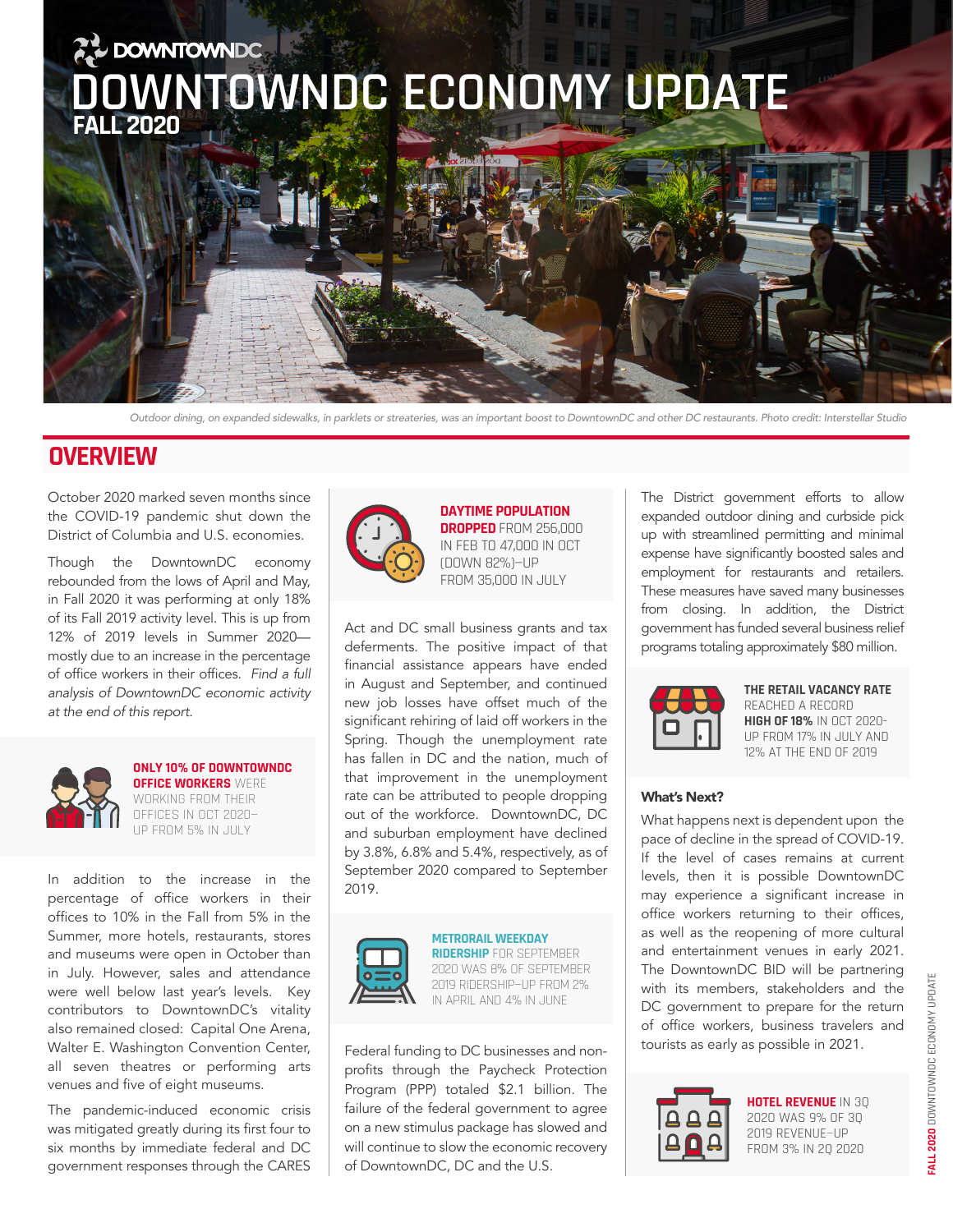## **EMPLOYMENT**

DowntownDC employment was an estimated 181,600 as of September 2020, up from 179,700 as of June 2020, but down from 188,600 at the end of 2019—a decline of 7,000 jobs or 3.7%. This decline is primarily due to closures and lower sales levels at hotels, restaurants, stores, theatres and performance venues, the Walter E. Washington Convention Center and Capital One Arena. DowntownDC's employment base continued to be mostly office workers working mainly for the federal and DC governments, professional services such as lawyers and consultants and nonprofits. While most of these workers were not working at their offices, they were still employed.

DC hit an all-time employment high of 800,000 jobs at the beginning of 2020. DC's September 2020 employment was 743,700 (not seasonally adjusted), a decrease of 54,100 from September 2019, or a decline of 6.8%. This is a slightly larger decline than both the rest of the region (a 6.2% decline) and the nation (a 6.4% decline). However, this is an improvement

from June when the year-over-year job losses for DC, the rest of the region and nation, were 7.3%, 8.2% and 12.1%, respectively. A total of 56% of DC's job losses, or 30,100 jobs, were in the hospitality and leisure sectors: a decline of 20,400 jobs, or 36%, in Food Services and Drinking Places; a decline of 9,700 jobs, or 58%, in Accommodations; and a decline of 5,500 jobs, or 56%, in Arts, Entertainment and Recreation. The other employment sectors that experienced significant job losses were the Professional and Business Services and Education sectors, which lost 8,200 and 7,000 jobs, respectively, representing declines of 4.8% and 11.9%.

DC's September 2020 seasonally adjusted unemployment rate was 8.7% (34,500 unemployed residents)—the same as the average in May-August of 8.7% and down from 11.7% in April 2020 (47,000 unemployed residents), but up from 5.2% in February 2020 (21,300 unemployed residents).

The employment levels in DowntownDC and the Rest of DC (all of DC outside of DowntownDC) remained very unsettled in Fall 2020. In late October, Aramark announced temporary layoffs of 916 of their 1,300-person DC workforce, including 738 employees at Capital One Arena and 123 at the WEW Convention Center until those facilities reopen. On the other hand, Macy's employment was back to 100% of prepandemic levels at the end of October and the store was hiring for the holiday season.



DC'S RECENT **SLOWER JOB GROWTH** THAN THE REST OF THE REGION AND THE U.S. IS DUE MOSTLY TO DC'S HIGH PERCENTAGE OF HOSPITALITY AND LEISURE JOBS.

#### **OFFICE**

At the end of September 2020, DowntownDC and the Rest of DC reported record office vacancy rates of 15.2% and 11.5%, respectively, with record vacant office square footage (SF) of 8.7 million and 12 million, respectively. The vacancy rates have climbed by 3.2% and 2.4%, respectively, since the end of 2018. DowntownDC recorded a decrease in leased space (negative absorption) for January through 8 September 2020 of 83,000 SF and negative 6 absorption of 127,000 SF for 3Q 2020. The 4 Rest of DC recorded positive absorption of 2 15,000 SF for January through September 2020 and negative absorption of 666,000 SF for 3Q 2020. decide the contract of the contract of the contract of the contract of the contract of the contract of the contract of the contract of the contract of the contract of the contract of the contract of the contract of the con eqative absorption) for January throud

While vacancy rates rose significantly over the past three years, at the end of September 2020 occupied office space in DC was only 70,000 SF below its 3Q 2019 occupancy high of 141.7 million SF, a miniscule decrease of 0.05%. Also at the end of September 2020, DowntownDC was 1 million SF below its 3Q 2018 occupancy high of 49.5 million SF (a decrease of 2%), and the Rest of DC was 840,000 SF below its 2Q 2020 occupancy high of 93.7 million SF (a decrease of 0.9%). DowntownDC and DC have not been experiencing an increase in vacancy rates due to the loss of many tenants (office-using jobs were down less than 2% in DC in September 2020 compared to September 2019). Rather, vacancy rates rose

> 20 Jan-Sept

**-0.08 -0.13 0.02**

20

3Q

-0.67



as new office buildings were developed that attracted existing DC tenants (often with a 10%- 20% reduction in leased space) and left behind vacant older office space.

Overall asking rents were down slightly in DowntownDC to \$56 per SF and were stable in the Rest of DC at \$52 per SF. However, new leases and renewals were being offered with record rent concessions in the form of (1) tenant improvements (increased from \$95 per SF to \$125 per SF over 2015-2019 and \$15 per SF since the end of 2018), and (2) months of free rent (increased from 11 months to 17 months over 2015-2019 and 2 months since the end of 2018). For a 10-year lease, this is an effective rent reduction of \$8 per SF to \$12 per SF.

Office space leasing volume in both DowntownDC and the Rest of DC during 2Q and 3Q 2020 was at about 40% of 2015–2019 average leasing volumes as many tenants adopted a "wait and see" approach to the pandemic before making major decisions about their long-term work from home policy or renovations to their existing office space.

While other large cities experienced significant increases in sublet space in recent months, this was not the case in DowntownDC and the Rest of DC with sublet space as a percentage of total office space at the end of September 2020 of 1.4% and 1.1%, respectively.

Source: CoStar

5%

10%

15% 17%

O DowntownDC Rest of DC

#### **Vacancy Rate**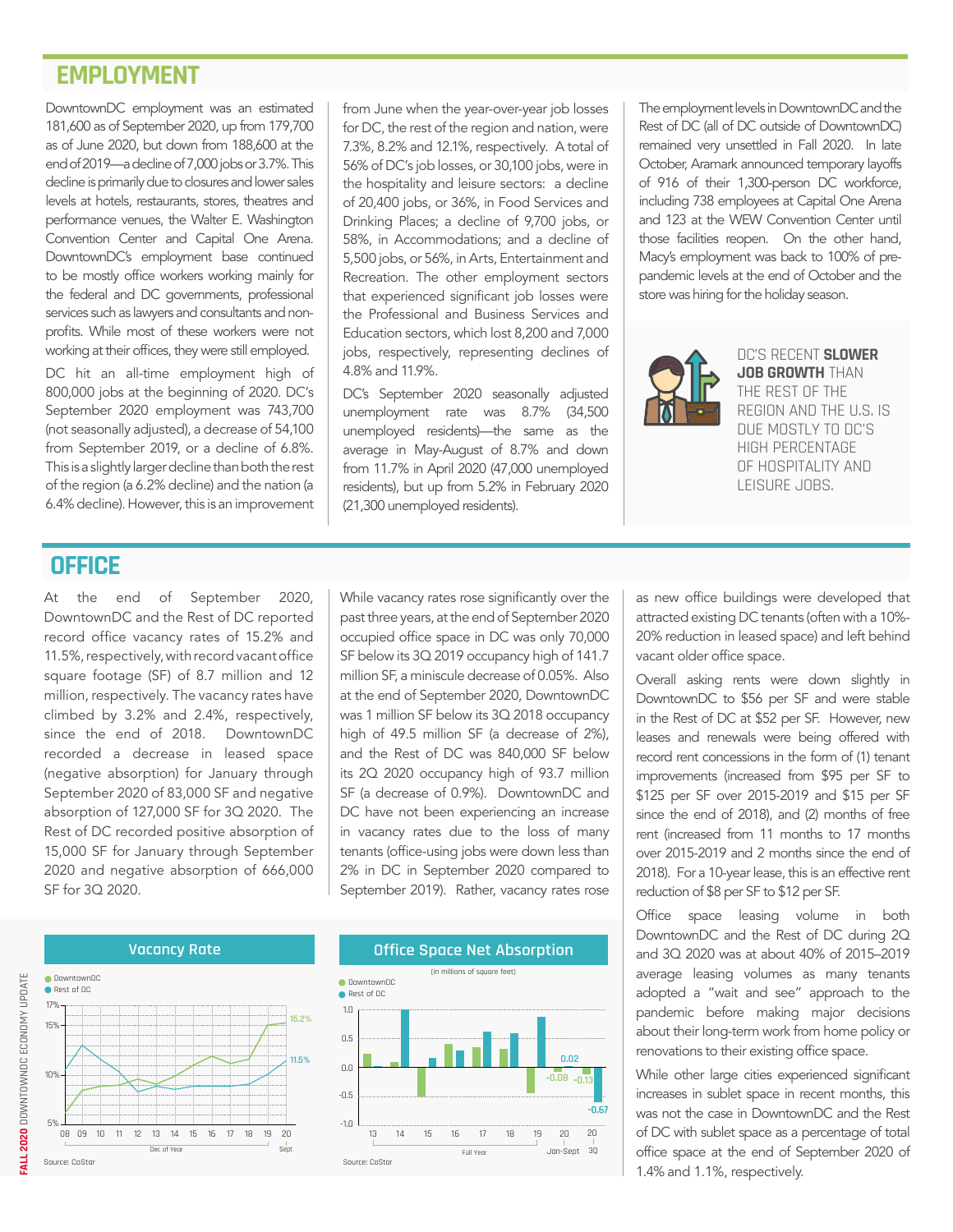Uncertainty in the leasing market spilled over into the office sales markets in 2Q and 3Q 2020. There were no office sales in DowntownDC and the Rest of DC in 3Q 2020, which was highly unusual for these areas. The annual office sales volume average for 2015-2019 for DowntownDC was \$2.4 billion from 10 to 15 building sales compared to \$477 million in three building sales for January through September 2020.

With 137,000 SF under construction in DowntownDC and another 2.4 million SF in the Rest of DC in October 2020 (with 60% pre-leased) and a few previously announced government agency moves to Prince George's County, office vacancy rates were

expected to continue to rise over the next 12 to 24 months. However, with limited office building groundbreakings over the past 12 months, this new supply should be absorbed over the next 2 to 4 years.

In October 2020, there were several major long-term concerns in the DowntownDC office market: (1) timing of an effective treatment or vaccine for COVID-19, (2) the impact of working from home, (3) the amount of co-working space the market could support and (4) the continued departure of U.S. General Services Administration tenants from DowntownDC to other DC or suburban submarkets. The short-term concerns for the DowntownDC office market were: (1) the effectiveness of building and employer health measures, (2) in-classroom teaching at K-12 schools, (3) availability of quality and affordable day care and (4) the health and safety of public transportation.

A DowntownDC BID survey in October 2020 showed that 10% of office workers occupied their offices (up from 5% in July). That percentage was not expected to change before end of the year. While many employers were focusing on July 2021 for a return to the office, the DowntownDC BID began plans to work with its members, stakeholders and District government partners to enable office workers to return to the office when they feel it is safe to do so.

#### **CURRENT DEVELOPMENT**

The third quarter of 2020 was busy with six development deliveries in DowntownDC totaling \$350 million. One \$25 million project broke ground and five projects totaling \$280 million were under construction.

The six deliveries were (1) the stunning renovation of the Dr. Martin Luther King Jr. Memorial Library, (2) new museum Planet Word, which opened in the beautifully renovated Franklin School, (3) the renovated 1201 New York Avenue NW office building, (4) the renovated and rebranded Hotel Zena, (5) the renovated 950 E Street NW office building and (6) the striking restoration of the Chinatown Arch.

All of these completed projects were renovations of existing structures. This has been the case for much of the past five years in DowntownDC—renovation investments have outweighed ground-up developments — and that trend will continue. DowntownDC in October 2020 had only eight remaining ground development sites, down from 125 in 1995.

Investment in DowntownDC development projects in 2019 and 2020 was at its lowest level since the end of the Great Recession in 2009: five projects are currently under construction totaling \$280 million. The projects are (1) renovation of the National Bank of Washington's historic building and new office construction at 619 14th Street NW, (2) Milken Foundation's museum dedicated to the American Dream, (3) World War I Memorial, (4) office renovation of 1425 New York Avenue NW, and (5) Franklin Park renovation. Of the five projects currently under construction three started in 2020 with a total cost of \$44 million. The three

projects are the Franklin Park renovation, the renovation of the 1425 New York Avenue NW office building and Chinatown Arch's restoration.

There were 19 development projects planned in DowntownDC in October 2020 totaling \$2.3 billion, including Johns Hopkins University's purchase and redevelopment of 650 Pennsylvania Avenue NW, the redevelopment of the Washington Metropolitan Area Transit Authority's current headquarters, four hotels, three apartment buildings and Georgetown University's renovation of an office building into a graduate school facility.

No new development projects were announced in 3Q 2020; one was announced in 2Q 2020 and four were announced in 1Q 2020.

# **HOTELS, CONVENTION CENTER & TOURISM**

The three main sources of demand for DowntownDC hotels—business travel, conventions and tourism—largely disappeared with the start of pandemic in March 2020. In October 2020, the number of open hotel rooms in DowntownDC increased to 83% of prepandemic levels, up from 46% for April through July 2020, with 29 of DowntownDC's 33 hotels reopened (or 88%). However, occupancy and revenue were very low for 3Q 2020.

DowntownDC hotel occupancy was 9% for 3Q 2020 and 12% in September 2020--up from 8% in June 2020 and 3% in April 2020 and compared to 74% occupancy in February 2020 and 79% for all of 2019. In September, June and April 2020, the hotels in the rest of DC had occupancy rates

of 25%, 17% and 10%, respectively. *Occupancy*  is defined as demand as a percentage of all hotel *rooms open before the pandemic.*



\*Based on total hotel rooms (open hotels and temporarily closed hotels)

DowntownDC's occupancy continued to trail that of Rest of DC hotels (which started in March 2020 for the first time since the DowntownDC BID began collecting data in 1995), due to reduced business and tourism travel as office workers were working from home, and the closure of the Walter E. Washington Convention Center, the Capital One Arena, all theatres and performance venues and most museums, as well as the response to vandalism and property damage this summer during protests and demonstrations.

DowntownDC BID hotel room rates were 70% of 2019 room rate levels during 3Q 2020, but remained at historically high premiums—20% or more above Rest of DC hotels for April-September 2020.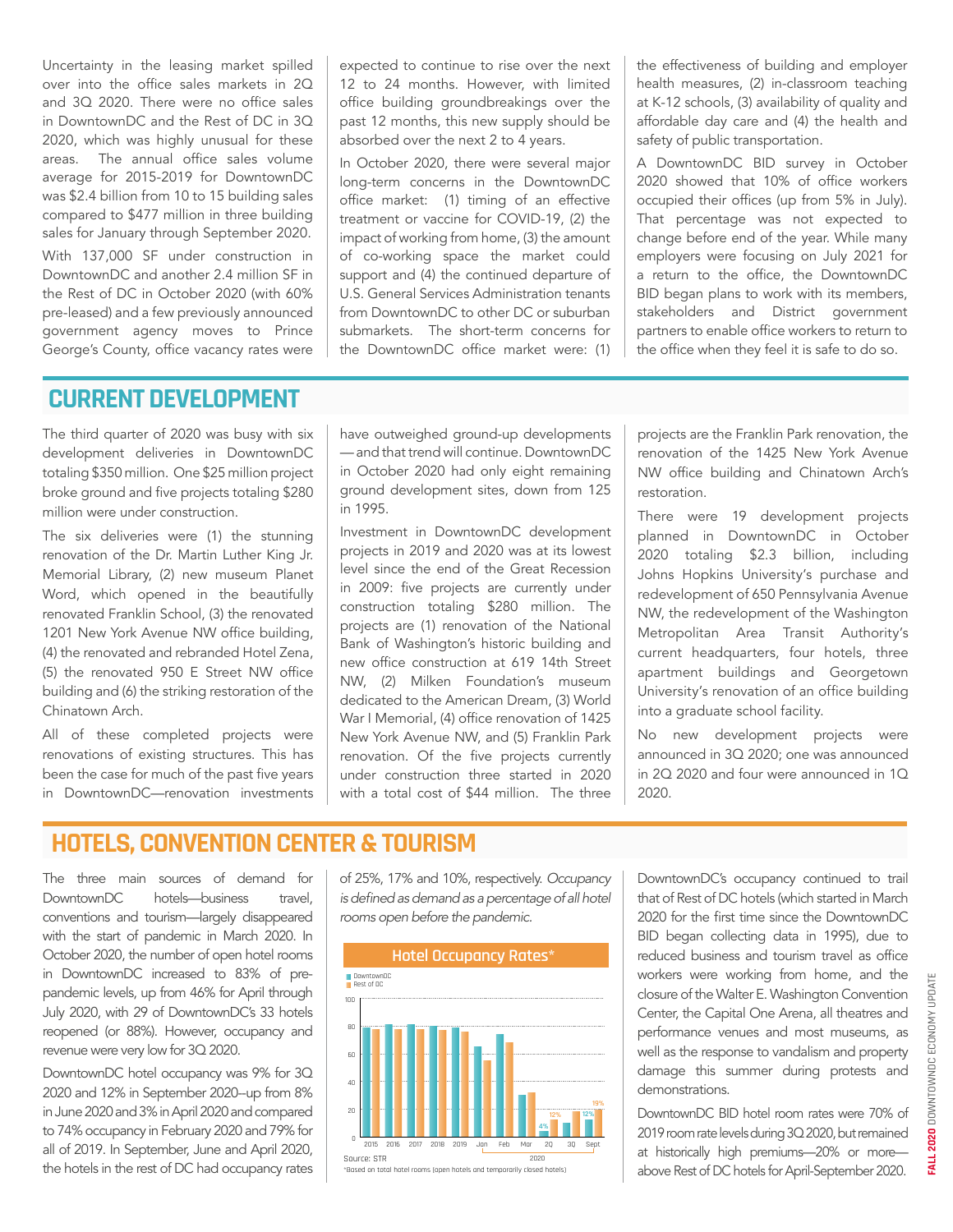DowntownDC and the Rest of DC hotel revenues in 3Q 2020 were 9% and 16% of 3Q 2019 revenues, respectively. For both DowntownDC and the Rest of DC, this is up considerably from 2Q 2020, when revenue as a percent of 2Q 2019 revenue was just 3% and 7%, respectively.

The Walter E. Washington Convention Center closed in March 2020 and will remain closed for the rest of 2020. Several conventions and events for 2021 have also canceled.

Several Smithsonian museums reopened in September 2020, joining several other DowntownDC and DC museums that reopened over the past few months. However, all museums are open with limited capacity.

Tourist air travel continued to be very low with the DC area's three airports reporting August 2020 passenger volumes at 25% of pre-pandemic levels.

Hotel development has stalled in DowntownDC, though the Hotel Zena opened in October after a \$25 million renovation including two beautiful murals on the exterior of the hotel overlooking Thomas Circle. <sup>0</sup>

# **HOUSING**

The housing sector this quarter remained the strongest DowntownDC economic sector though it reported lower apartment performance in 3Q 2020 than 2Q 2020 (as did many other DC and regional submarkets). It is estimated that 88% of DowntownDC's apartments and condos were occupied– down from 90% in June, due primarily to an increase in apartment vacancies.

Class A apartment rents in DowntownDC declined to \$2.96 per SF in September 2020 from \$3.37 per SF in June, a decline of 12.2%, and down from \$3.30 per SF at the end of 2019. DC overall Class A apartment rents also declined in September 2020 to \$3.06 per SF in September 2020 from \$3.27 per SF in June, a decline of 6.4%, and down from \$3.38 per SF at the end of 2019. The suburbs have experienced rent drops of 6% to 9% in 3Q 2020 from 2Q 2020.

Class A apartment vacancy rates were 9.4% for DowntownDC (up from 8.1% in June and 4.9% at the end of 2019) and 7.8% for DC overall (up from 6.8% in June and 4.8%



**HOUSING REMAINED THE STRONGEST ECONOMIC**  88 A G **SECTOR** OF THE DOWNTOWNDC ECONOMY DURING APRIL-

SEPTEMBER 2020

# **CULTURE & ENTERTAINMENT**

In 2019, 7.5 million culture and entertainment patrons visited DowntownDC: 2 million at the Capital One Arena, 4.8 million at nine museums and 727,000 at eight theatres and performance venues.

As the city remained in Phase Two of its ReOpen DC Plan, four of DowntownDC's 11 museums were open, but the other culture and entertainment venues were not. Between April–July 2020, no culture and entertainment organizations were open.



The National Museum of Women in the Arts reopened in August and the National Portrait Gallery and Smithsonian American Art Museum reopened in September. Planet Word opened its doors for the first time in October. After opening in early 2020, the National Children's Museum had remained closed since March. The four DowntownDC museums that opened were all admitting visitors on reserved and timed tickets and restricted the number to visitors to well below 2019 attendance levels.

The Capital One Arena closed in March and was unlikely to host any events or games before the end of 2020.

Over 1,000 theatre shows and other performances were canceled from March 2020 through December 2020 in DowntownDC. As a result, a total of 400,000 patrons will not be coming to DowntownDC in 2020.

DC Arts, Entertainment and Recreation employment this year declined by 56%, from 9,900 at the end of 2019 to 4,400 in September 2020.

at the end of 2019). Most of DC's vacancy rate increase is due to the delivery of 11,400 apartments in 2019 and 2020—an increase of 7.9%. Vacancy rates declined slightly in Bethesda and rose a bit in the Rosslyn-Ballston Corridor—in 3Q 2020.

Condo resale prices in DowntownDC remained strong at \$653 per SF for 3Q 2020 (compared to \$672 and \$650 per SF for 1Q and 2Q 2020, respectively) and \$883 per SF for Jan-Oct 2020 at CityCenterDC and on strong sales volume.



Includes the area five blocks north and west of DowntownDC.